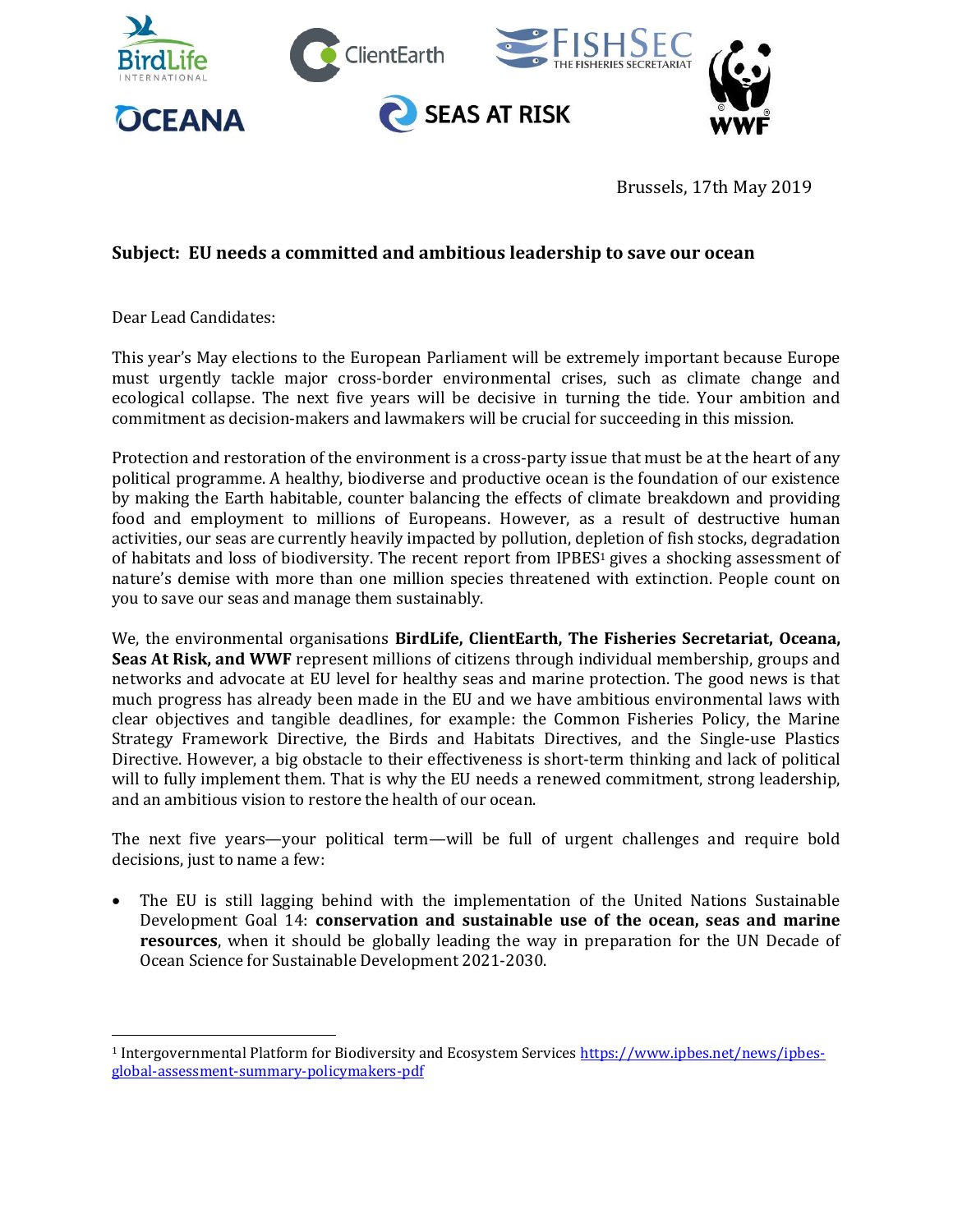- The EU must meet the 2020 deadline and fulfil a legally binding obligation to end overfishing, as required by its own Common Fisheries Policy. Currently, 40 percent of fish stocks are still overfished in the EU Atlantic waters, while in the Mediterranean Sea the depletion rate reaches an alarming 87 percent<sup>2</sup> and it remains the most overfished sea in the world.
- Also by 2020, the Marine Strategy Framework Directive requires the EU to achieve good environmental status of its marine waters, especially by protecting marine biodiversity from the impacts of overfishing and plastic, chemical, agricultural and underwater noise pollution and by delivering a well-managed, effective and ecologically representative network of Marine Protected Areas (MPAs). In July 2018, the European Commission acknowledged that Member States are very unlikely to meet this objective as EU marine waters are still heavily polluted and disturbed by human activities. In addition, many MPAs still lack effective fisheries management, appropriate funding and connectivity.
- The EU set a biodiversity strategy to be achieved by 2020 with clear actions including minimising the impact of fisheries on the marine environment. Furthermore, in order to halt the deterioration of all species and habitats protected by the Birds and Habitats Directives, Member States were to complete their Natura 2000 network by 2012, including in the marine environment. However, by 2017 only 46% of marine Important Bird Areas were designated as Natura 2000. Far fewer, have effective management and sufficient funding to ensure their protection, mainly due to the lack of political commitment.
- Brexit and possible changes to fisheries and marine management may pose another challenge to conservation. A sustainable free trade deal and fisheries agreements with the UK, regulating mutual access to markets and waters, will be instrumental in maintaining high environmental standards.

The EU already has the laws, obligations and commitments. Now we call on you to move from words to actions. We count on your determination in this challenge.

We urge all key European political parties and leaders to deliver the following EU commitments and crucial actions in the next five years:

- **1. Urgently adopt binding measures to tackle climate change and implement the Paris Agreement.**
- **2. Halt biodiversity loss and protect sensitive species and habitats. Fully designate and manage the Natura 2000 network and protect vulnerable marine ecosystems.**
- **3. Stop plastic pollution and champion a global treaty reducing single-use plastics.**

l

**4. Fully implement the Common Fisheries Policy: base fisheries management on science and the ecosystem-based approach, end overfishing, recover fish stocks and transition to** 

<sup>2</sup> Data according to the recent report by the Scientific, Technical and Economic Committee for Fisheries (STECF[\) https://stecf.jrc.ec.europa.eu/reports/cfp-monitoring/-](https://stecf.jrc.ec.europa.eu/reports/cfp-monitoring/-/asset_publisher/oz5O/document/id/2484866?inheritRedirect=false) [/asset\\_publisher/oz5O/document/id/2484866?inheritRedirect=false](https://stecf.jrc.ec.europa.eu/reports/cfp-monitoring/-/asset_publisher/oz5O/document/id/2484866?inheritRedirect=false)